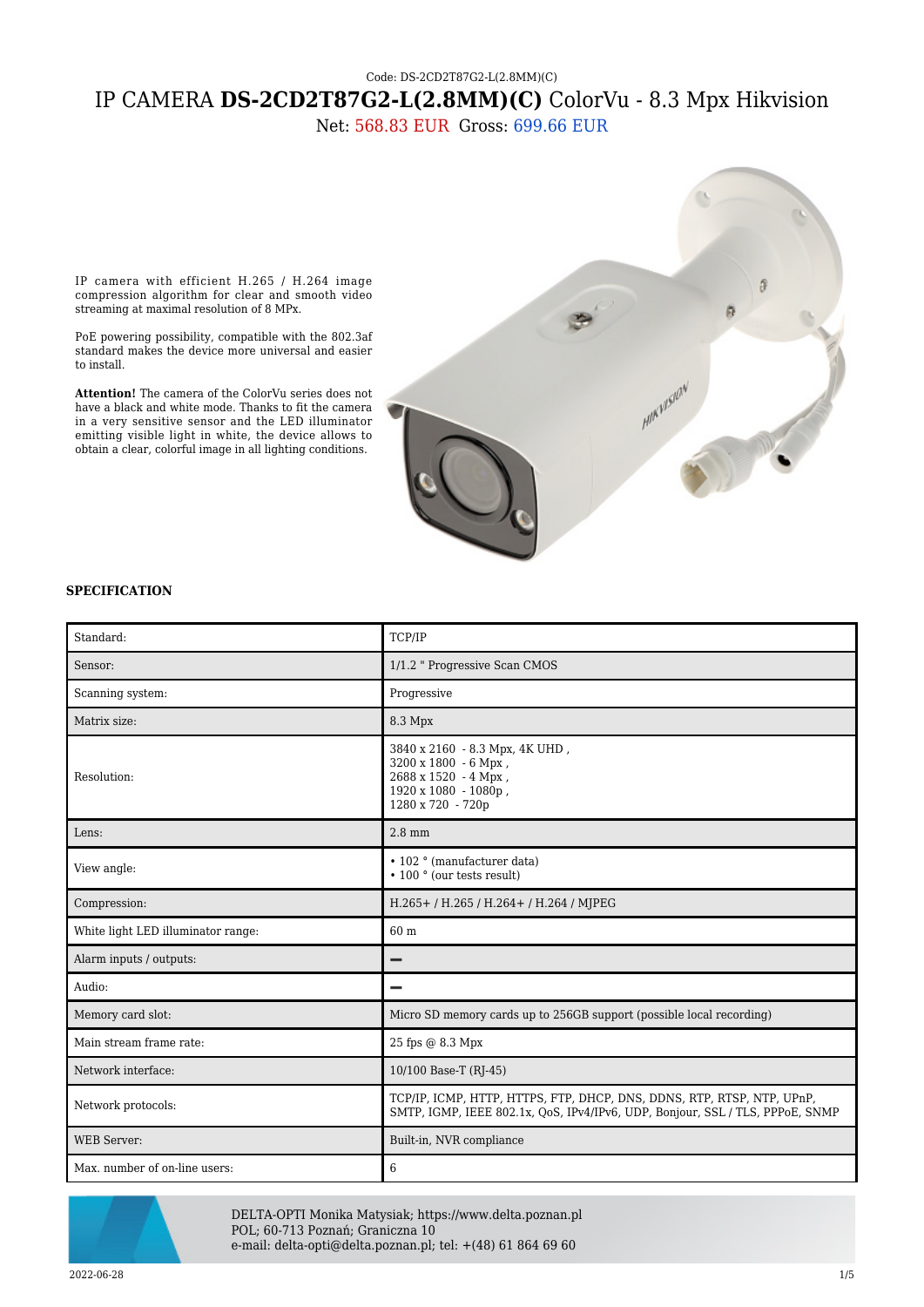| ONVIF:                         | 18.12                                                                                                                                                                                                                                                                                                                                                                                                                                                                                                                                                                                                                                                                                                                                                                                                                                                                                                                                                                                                                                                                                                                                              |
|--------------------------------|----------------------------------------------------------------------------------------------------------------------------------------------------------------------------------------------------------------------------------------------------------------------------------------------------------------------------------------------------------------------------------------------------------------------------------------------------------------------------------------------------------------------------------------------------------------------------------------------------------------------------------------------------------------------------------------------------------------------------------------------------------------------------------------------------------------------------------------------------------------------------------------------------------------------------------------------------------------------------------------------------------------------------------------------------------------------------------------------------------------------------------------------------|
| Mobile phones support:         | Port no.: 8000 or access by a cloud (P2P)<br>• Android: Free application Hik-Connect<br>· iOS: Free application Hik-Connect                                                                                                                                                                                                                                                                                                                                                                                                                                                                                                                                                                                                                                                                                                                                                                                                                                                                                                                                                                                                                        |
| Default admin user / password: | $admin / -$<br>The administrator password should be set at the first start                                                                                                                                                                                                                                                                                                                                                                                                                                                                                                                                                                                                                                                                                                                                                                                                                                                                                                                                                                                                                                                                         |
| Default IP address:            | 192.168.1.64                                                                                                                                                                                                                                                                                                                                                                                                                                                                                                                                                                                                                                                                                                                                                                                                                                                                                                                                                                                                                                                                                                                                       |
| Web browser access ports:      | 80                                                                                                                                                                                                                                                                                                                                                                                                                                                                                                                                                                                                                                                                                                                                                                                                                                                                                                                                                                                                                                                                                                                                                 |
| PC client access ports:        | Port no.: 8000 or access by a cloud (P2P) - iVMS-4200 application                                                                                                                                                                                                                                                                                                                                                                                                                                                                                                                                                                                                                                                                                                                                                                                                                                                                                                                                                                                                                                                                                  |
| Mobile client access ports:    | 8000                                                                                                                                                                                                                                                                                                                                                                                                                                                                                                                                                                                                                                                                                                                                                                                                                                                                                                                                                                                                                                                                                                                                               |
| Port ONVIF:                    | 80                                                                                                                                                                                                                                                                                                                                                                                                                                                                                                                                                                                                                                                                                                                                                                                                                                                                                                                                                                                                                                                                                                                                                 |
| RTSP URL:                      | • Main stream: rtsp://user.password@192.168.1.64:554/Streaming/Channels/101/<br>• Sub stream: rtsp://user.password@192.168.1.64.554/Streaming/Channels/102/                                                                                                                                                                                                                                                                                                                                                                                                                                                                                                                                                                                                                                                                                                                                                                                                                                                                                                                                                                                        |
| RS-485 interface:              |                                                                                                                                                                                                                                                                                                                                                                                                                                                                                                                                                                                                                                                                                                                                                                                                                                                                                                                                                                                                                                                                                                                                                    |
| Main features:                 | • WDR - 130 dB - Wide Dynamic Range<br>• 3D-DNR - Digital Noise Reduction<br>• ROI - improve the quality of selected parts of image<br>• Anti-Flicker - The technology eliminates the tiring eyes flickering image effect<br>• ANR - Automatic Network Replenishment allows to save image to the card when the<br>network connection with DVR is break (network failure) and next synchronize its<br>• NAS - Network Attached Storage support - allows to connect memory resources<br>directly to the computer network<br>• BLC/HLC - Back Light / High Light Compensation<br>• Auto White Balance<br>• AGC - Automatic Gain Control<br>• Possibility to change the resolution, quality and bit rate<br>• Sharpness - sharper image outlines<br>• Configurable Privacy Zones<br>• Motion Detection<br>• Filtering of false alarms based on the recognition of persons and vehicles<br>• Possibility to turn off the LED illuminator<br>• Intelligent Image Analysis : intrusion, crossing the line (tripwire), detection of entry<br>into the area / exit from the area - classification of people and vehicles, scene<br>changing, face detection |
| Power supply:                  | $\cdot$ PoE (802.3af),<br>• 12 V DC / 700 mA                                                                                                                                                                                                                                                                                                                                                                                                                                                                                                                                                                                                                                                                                                                                                                                                                                                                                                                                                                                                                                                                                                       |
| Power consumption:             | $\cdot \leq 9.5$ W @ PoE (802.3af)<br>$\bullet \leq 8.5$ W @ 12 V DC                                                                                                                                                                                                                                                                                                                                                                                                                                                                                                                                                                                                                                                                                                                                                                                                                                                                                                                                                                                                                                                                               |
| Housing:                       | Compact, Aluminum                                                                                                                                                                                                                                                                                                                                                                                                                                                                                                                                                                                                                                                                                                                                                                                                                                                                                                                                                                                                                                                                                                                                  |
| Color:                         | White                                                                                                                                                                                                                                                                                                                                                                                                                                                                                                                                                                                                                                                                                                                                                                                                                                                                                                                                                                                                                                                                                                                                              |
| "Index of Protection":         | <b>IP67</b>                                                                                                                                                                                                                                                                                                                                                                                                                                                                                                                                                                                                                                                                                                                                                                                                                                                                                                                                                                                                                                                                                                                                        |
| Weight:                        | $1.18$ kg                                                                                                                                                                                                                                                                                                                                                                                                                                                                                                                                                                                                                                                                                                                                                                                                                                                                                                                                                                                                                                                                                                                                          |
| Dimensions:                    | Ø 105 x 290 mm                                                                                                                                                                                                                                                                                                                                                                                                                                                                                                                                                                                                                                                                                                                                                                                                                                                                                                                                                                                                                                                                                                                                     |
| Operation temp:                | $-30 °C  60 °C$                                                                                                                                                                                                                                                                                                                                                                                                                                                                                                                                                                                                                                                                                                                                                                                                                                                                                                                                                                                                                                                                                                                                    |
| Supported languages:           | Polish, English, Bulgarian, Croatian, Czech, Danish, Estonian, Finnish, French, Greek,<br>Spanish, Dutch, Lithuanian, Latvian, German, Norwegian, Portuguese, Russian,<br>Romanian, Serbian, Slovak, Slovenian, Swedish, Turkish, Ukrainian, Hungarian,<br>Italian                                                                                                                                                                                                                                                                                                                                                                                                                                                                                                                                                                                                                                                                                                                                                                                                                                                                                 |
| Manufacturer / Brand:          | Hikvision                                                                                                                                                                                                                                                                                                                                                                                                                                                                                                                                                                                                                                                                                                                                                                                                                                                                                                                                                                                                                                                                                                                                          |
| SAP Code:                      | 311317248                                                                                                                                                                                                                                                                                                                                                                                                                                                                                                                                                                                                                                                                                                                                                                                                                                                                                                                                                                                                                                                                                                                                          |
| Guarantee:                     | 3 years                                                                                                                                                                                                                                                                                                                                                                                                                                                                                                                                                                                                                                                                                                                                                                                                                                                                                                                                                                                                                                                                                                                                            |

### **PRESENTATION**

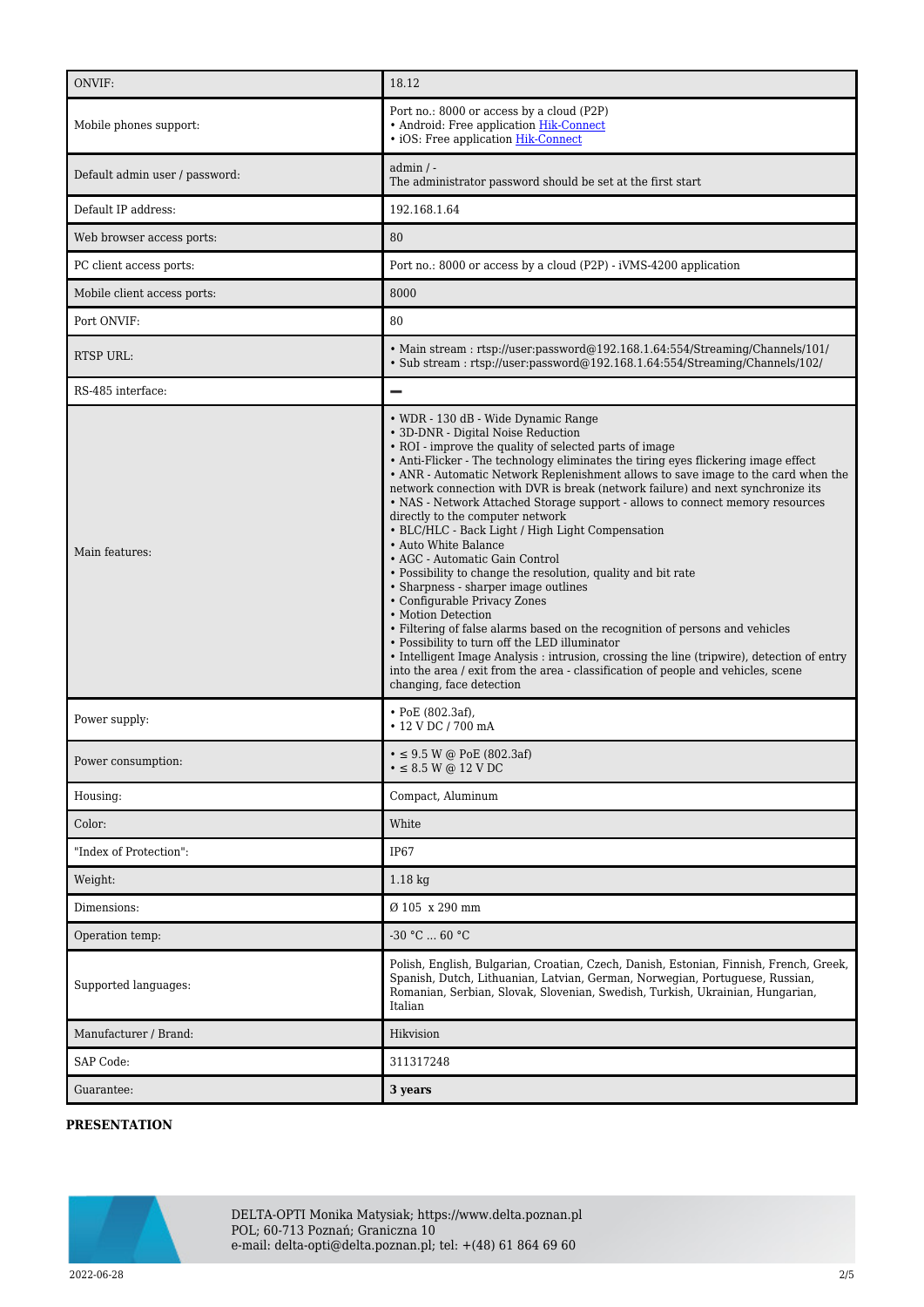





#### Memory card slot:



Camera mounting side view:



DELTA-OPTI Monika Matysiak; https://www.delta.poznan.pl POL; 60-713 Poznań; Graniczna 10 e-mail: delta-opti@delta.poznan.pl; tel: +(48) 61 864 69 60

2022-06-28 3/5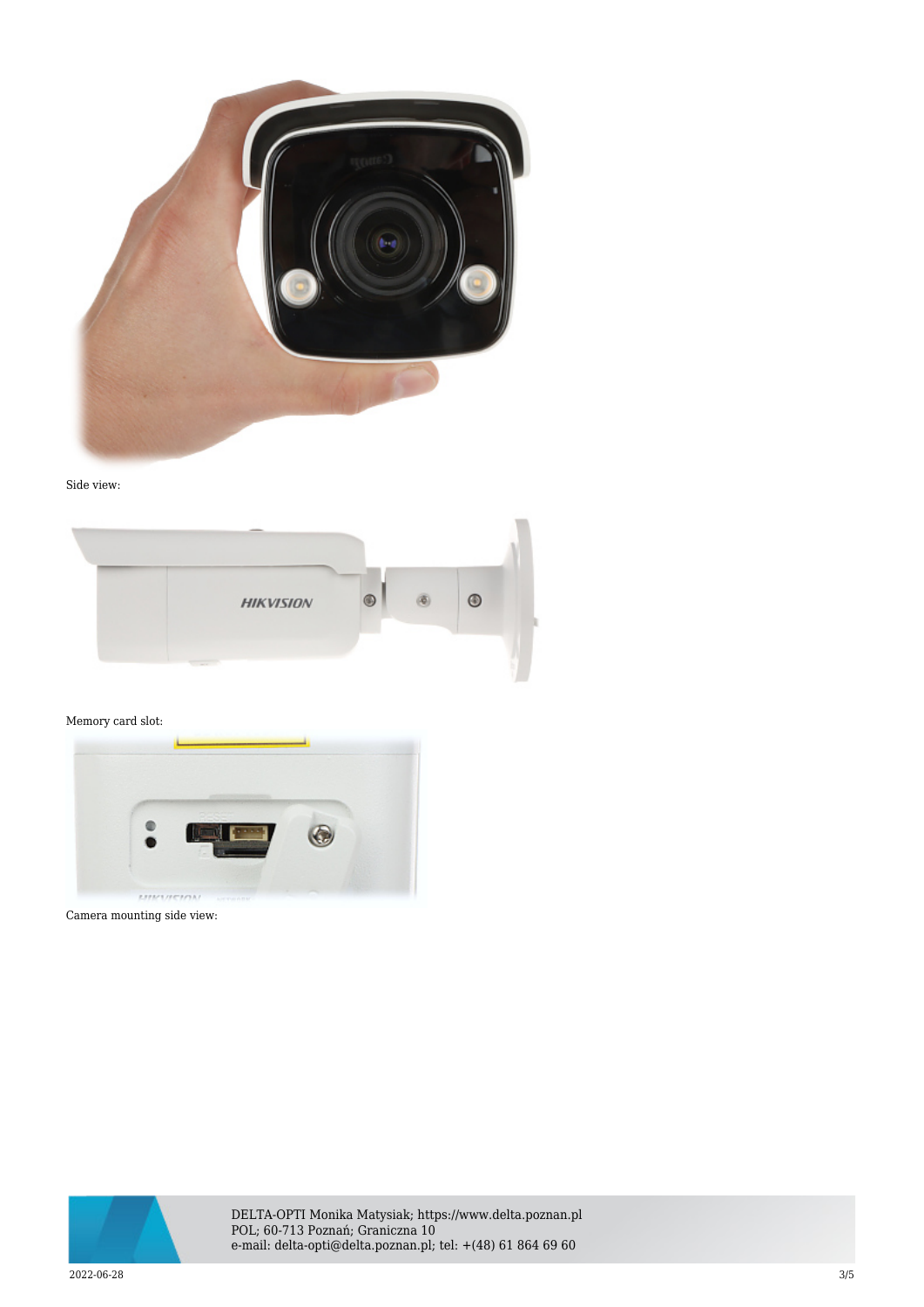

#### Camera dimensions:



In the kit:



## **OUR TESTS**



DELTA-OPTI Monika Matysiak; https://www.delta.poznan.pl POL; 60-713 Poznań; Graniczna 10 e-mail: delta-opti@delta.poznan.pl; tel: +(48) 61 864 69 60

2022-06-28 4/5